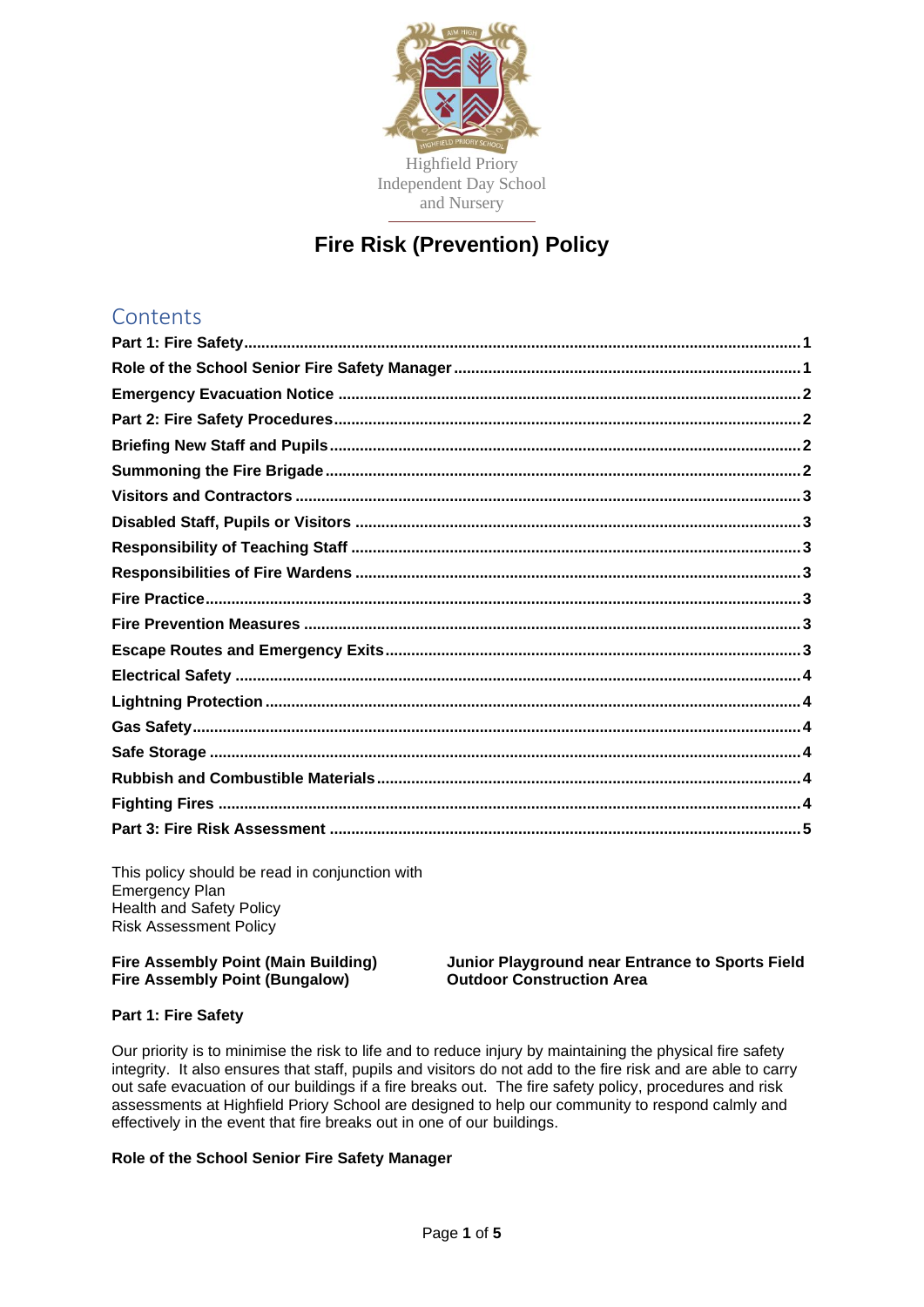The Headmaster is the designated Senior School Fire Safety Manager, who is responsible for ensuring that:

- The fire safety policy is kept under regular review by Governors.
- The fire safety policy is shared throughout to the entire school community.
- Everyone in the school (including visitors and contractors) are given clear written instructions on where they should go in the event of fire.
- Records are kept of the fire induction training given to new staff and pupils.
- Procedures for emergency evacuation are regularly tested and lessons absorbed.
- Fire risk assessments are reviewed annually and updated.
- Fire prevention measures are meticulously followed.
- Fire procedures and risk assessments are reviewed on each occasion that a building is altered, extended or rebuilt, or when new buildings are acquired.

In addition to the Headmaster, 11 members of senior staff have also been trained as Fire Managers

#### <span id="page-1-0"></span>**Emergency Evacuation Notice**

All new staff and pupils, all contractors and visitors made aware of fire procedures:

- 1. If you discover a fire, break the glass in the nearest alarm point to set off the alarm. Leave the building by the nearest exit.
- 2. If you are responsible for a class, make them leave quietly with you. No one should talk or run. Make your way to the assembly point at the car park.
- 3. If you are teaching a class and you still have your register then take your register with you. Do not take anything else, and do not allow the pupils to take anything. Shut doors and windows behind you.
- 4. The emergency services are automatically summoned when the fire alarm is activated.
- 5. If you have a disabled pupil in your class, you should assist them with the evacuation by carrying them to the assembly point.
- 6. Take the register of your class as soon as you reach the assembly point.
- *7.* Report anyone who is waiting to be evacuated from the library, or who is missing immediately to the Senior School Fire Safety Manager who will inform the Fire Brigade. *On no account should anyone return to any building until given permission by the Fire and Emergency Services.*
- *8.* Remain at the assembly point with your pupils until all clear is given.

# <span id="page-1-1"></span>**Part 2: Fire Safety Procedures**

#### <span id="page-1-2"></span>**Briefing New Staff and Pupils**

All our new staff (teaching and non-teaching alike) are given a briefing on the school's emergency evacuation procedures as part of the induction process at Highfield Priory School. We show them where the emergency exits and escape routes are located and walk with them to the outside assembly point. Fire action notices are displayed on the walls of all rooms and in all corridors, and we make certain that everyone knows what they look like, and where they should go on hearing the fire alarm. All new staff are shown how to activate the fire alarms if they see or smell a fire.

The safe evacuation of everyone - staff and pupils alike, is our priority. Protecting property comes second. No one should attempt to fight a fire at the expense of their own, or anyone else's safety. We offer fire awareness INSET training, including the basic use of fire extinguishers, to all staff. We also offer regular refresher training. No one should attempt to use a fire extinguisher before he or she has been trained in its use.

#### <span id="page-1-3"></span>**Summoning the Fire Brigade**

There is a direct link to the fire brigade if the fire alarms are activated; (the office staff will phone to advise the fire station if a practise takes place.)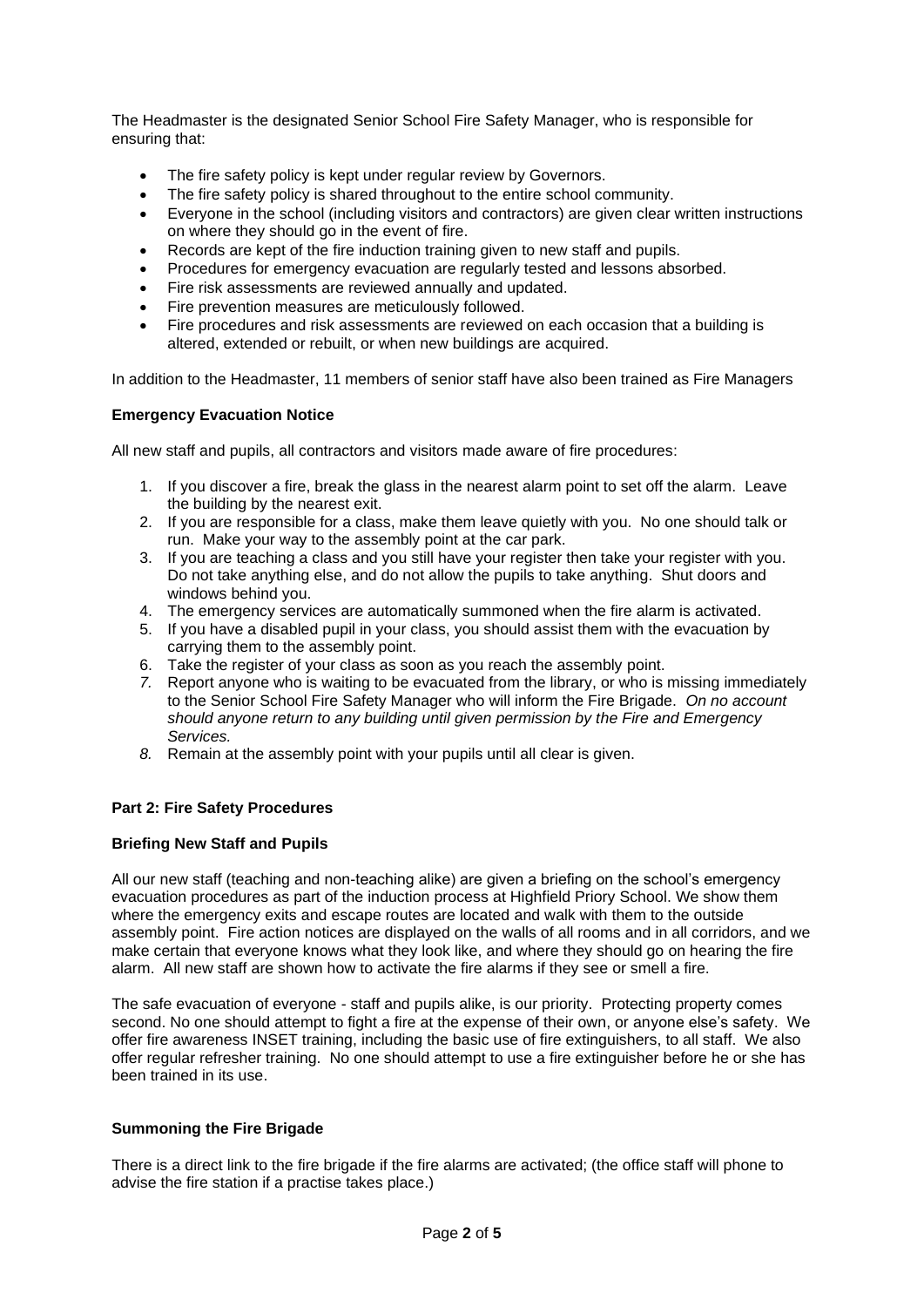### <span id="page-2-0"></span>**Visitors and Contractors**

All visitors and contractors are required to sign in at Reception. They are invited to read the laminated sheet entitled 'Safety Guidelines for Visitors.'

When large numbers of visitors are at the school for open days, plays, concerts, exhibitions etc a brief announcement is made advising them of the location of the emergency exits that they should use in the event of the alarms sounding.

#### <span id="page-2-1"></span>**Disabled Staff, Pupils or Visitors**

Currently we do not have any disabled persons in school, however, should the situation arise then a special one to one procedure based on each individual case would be given on fire safety for disabled pupils or visitors and their care provider.

When the fire alarm is sounded, it is the responsibility of the carer of a disabled person to take him or her to the assembly point. If it is not possible for the person to be evacuated then the teacher will ensure that the name of the disabled person and his or her care provider, together with the location of their safe refuge point, are passed to the Schools Senior Fire Safety Manager as soon as he or she reaches the assembly point. It is the responsibility of the Schools Senior Fire Safety Manager to ensure that this information is passed as soon as possible to the Fire and Emergency Service.

#### <span id="page-2-2"></span>**Responsibility of Teaching Staff**

Teaching staff are responsible for escorting their pupils safely out of the building in silence and in an orderly fashion. They are responsible for conducting a head count on arrival at the assembly point, and for ensuring that the name of anyone who cannot be accounted for (and, if possible, their likely location) is passed immediately to the School Fire Safety Manager. It is the responsibility of the School Fire Safety Managers to ensure that this information is passed to the Fire and Emergency service as soon as they arrive.

#### *On no account should anyone return to a burning building.*

#### <span id="page-2-3"></span>**Responsibilities of Fire Wardens**

All Fire Wardens are "competent persons" who have been trained to provide "safety assistance" in the event of a fire. Fire Wardens will receive regular refresher training.

The school has trained all members of staff in Fire Safety, either on the Fire Managers, Fire Wardens or Fire Awareness courses.

#### <span id="page-2-4"></span>**Fire Practice**

We hold one fire practice every term at Highfield Priory School. We also practice an evacuation of the after-school club and holiday club every term. This combined with a programme of inducting new staff and pupils with emergency escape procedures and the presence of trained Fire Wardens help to ensure that the school can be safely evacuated in the event of a fire.

#### <span id="page-2-5"></span>**Fire Prevention Measures**

We have the following fire prevention measures in place at Highfield Priory School:

#### <span id="page-2-6"></span>**Escape Routes and Emergency Exits**

- Except for the Art & DT, Library and IT suite, there are at least two escape routes from every part of all buildings
- Fire Action Notices and Fire Escape Plans are displayed in every room, corridor and stairwell.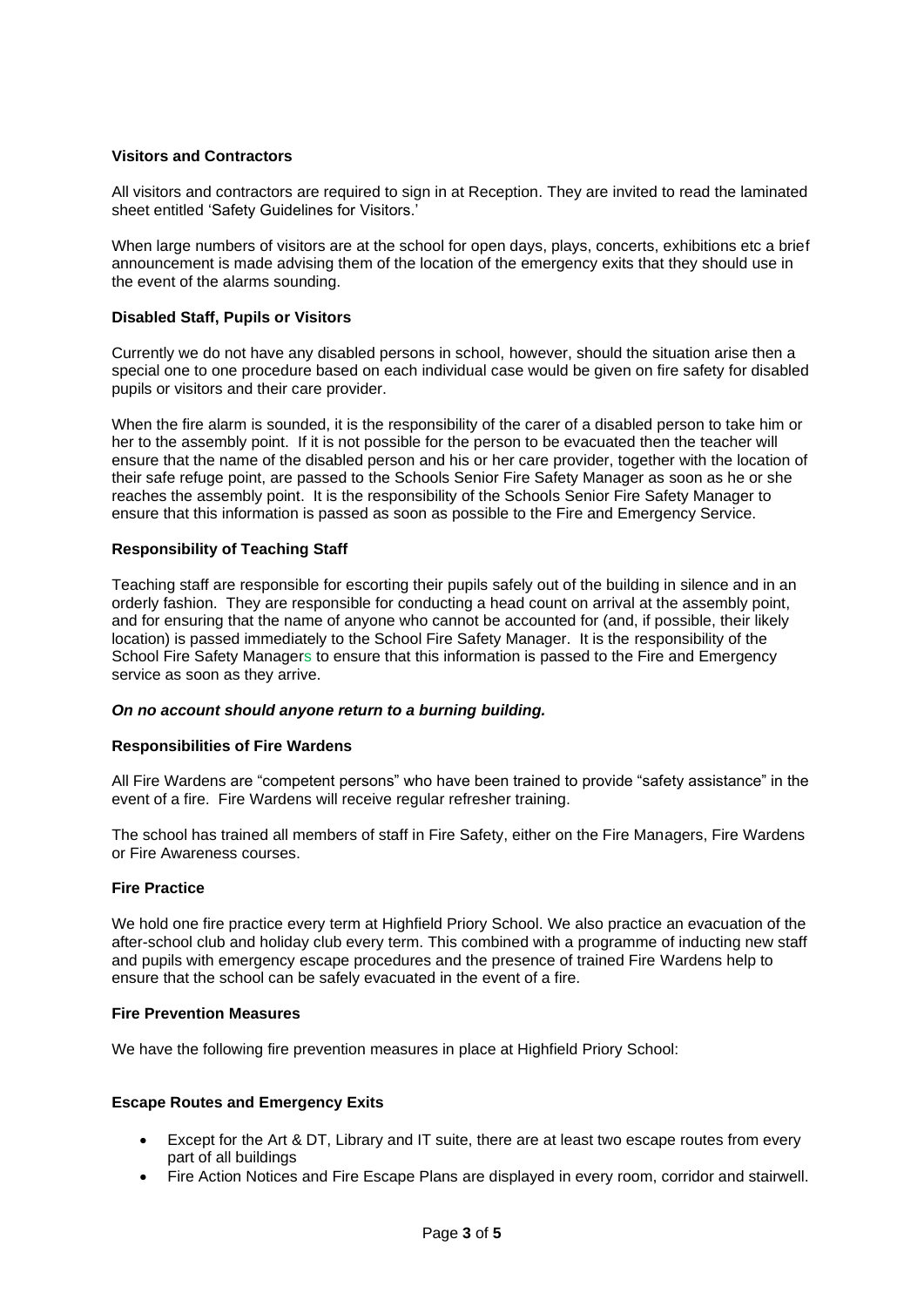- Fire extinguishers (of the appropriate type) and smoke/heat detectors, are located in every building in accordance with the recommendations of our professional advisors. They can be manually activated by breaking a glass panel and are automatically activated when smoke/heat builds up.
- All stairs, passages and emergency exits are illuminated by emergency lighting
- Automatic door closures that are activated by the fire alarms are fitted on doors in or leading onto escape routes.
- The master panel for the alarm system is located in the main school entrance hall and shows the location of a fire. It is fitted with an uninterrupted power supply (UPS)
- Alarms sound in all parts of the building.
- Keeping fire routes and exits clear at all times. The Caretaker is responsible for unlocking the buildings in the morning, when he removes bolts, padlocks and security devices from all emergency exits, checks that escape routes are not obstructed.
- Fire Break Glass tests and Fire Alarm and Automated Door Closing Mechanism tests performed weekly by the Caretaker and completed forms are monitored and retained by the SBM.
	- $\circ$  Six monthly professional check on fire detection and warning equipment,
	- o An annual service of alarms, smoke detectors, smoke control systems and fire extinguishers and hoses.

# <span id="page-3-0"></span>**Electrical Safety**

- Emergency Lighting units are checked by "Flick Test" each month by the Caretaker and a qualified Electrician will carry out annual 3-hour Discharge Test.
- The School has current electrical test certificates for all its buildings. It uses NICEIC qualified Electrical Engineers to inspect and maintain its electrical installations [all of which are RCB protected and meet the requirements of BS7671 IEE wiring regulations].
- Annual portable appliance testing takes place.
- Records of all tests are kept in the School Business Manager's office.
- The staff check that all equipment is switched off at the end of the school day.

# <span id="page-3-1"></span>**Lightning Protection**

• All lightning protection and earthing conform to BS 6651-1999. It is tested periodically by a specialist contractor. Records of all tests are kept in the School Business Manager's office.

# <span id="page-3-2"></span>**Gas Safety**

- All gas appliances (boilers, kitchen equipment etc) are regularly maintained and serviced by Gas Safe Registered Engineers. Records of all tests are kept in the School Business Manager's office.
- All kitchen equipment is switched off at the end of service.

# <span id="page-3-3"></span>**Safe Storage**

• We ensure that flammable materials used in teaching or maintenance are locked in purposemade, flame-proof containers at the end of every day.

# <span id="page-3-4"></span>**Rubbish and Combustible Materials**

- Flammable rubbish is stored away from buildings in the secured compound. Only one bin is kept near the dining hall exit to the Outdoor Play Area – Pre School and Nursery
- Combustible materials used in maintenance, grounds and caretaking are stored in flame proof cupboards. Petrol is stored in the green metal container.

# <span id="page-3-5"></span>**Fighting Fires**

The fire extinguishers are provided around school are for dealing with small fires (e.g., the size of a wastepaper bin) involving the types of materials and hazards which exist in our workplace. They are